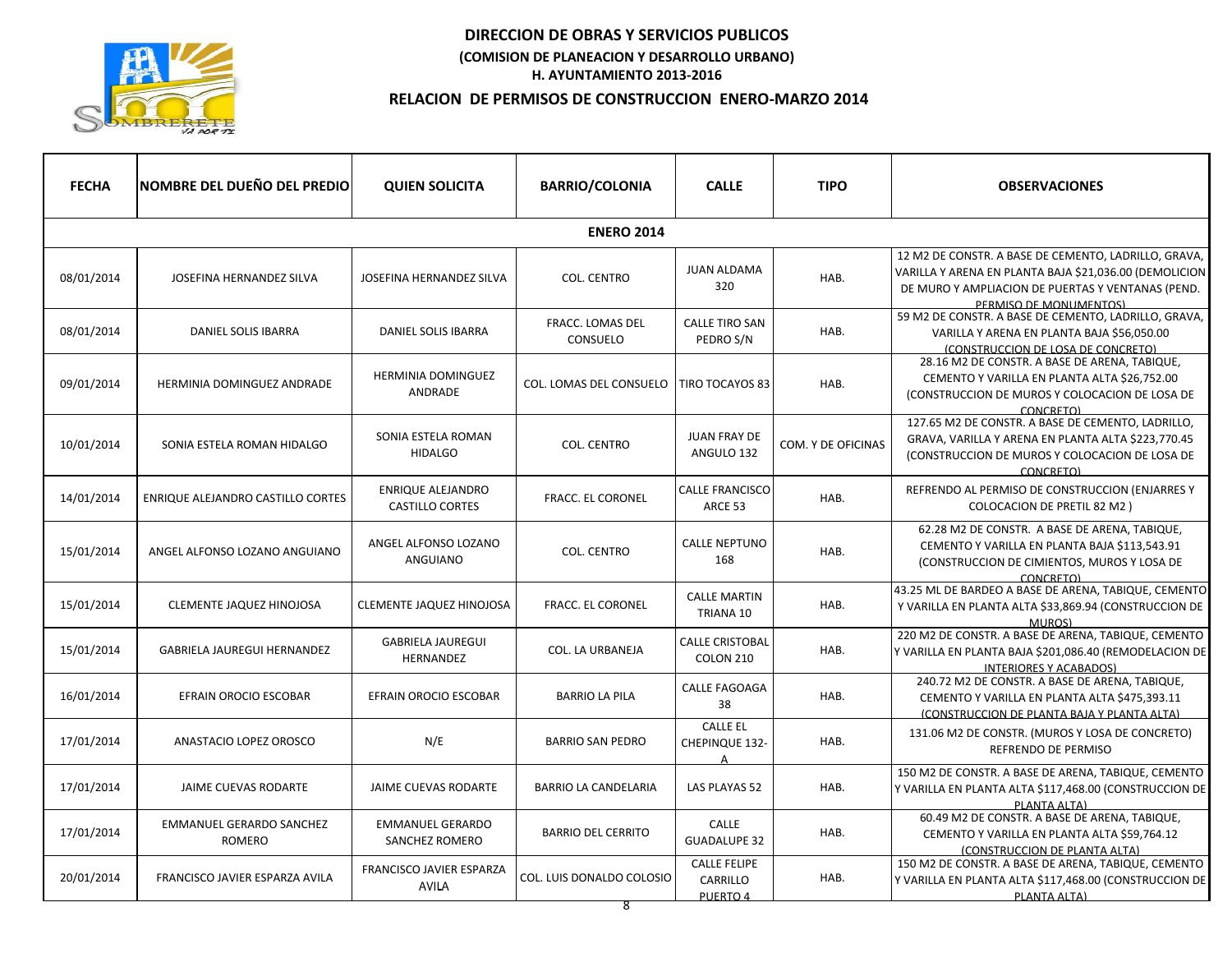

| <b>FECHA</b> | <b>INOMBRE DEL DUEÑO DEL PREDIO</b>  | <b>QUIEN SOLICITA</b>                         | <b>BARRIO/COLONIA</b>           | <b>CALLE</b>                                       | <b>TIPO</b> | <b>OBSERVACIONES</b>                                                                                                                                  |
|--------------|--------------------------------------|-----------------------------------------------|---------------------------------|----------------------------------------------------|-------------|-------------------------------------------------------------------------------------------------------------------------------------------------------|
| 21/01/2014   | SABINA LOPEZ MORA                    | SABINA LOPEZ MORA                             | <b>COL. DIVISION DEL NORTE</b>  | LA CUEVA S/N                                       | HAB.        | 72 M2 DE CONSTR. A BASE DE ARENA, TABIQUE, CEMENTO Y<br>VARILLA EN PLANTA BAJA \$71,136.00 (CONSTRUCCION DE<br>MUROS Y LOSA DE CONCRETO)              |
| 21/01/2014   | JOSE MANUEL ALVAREZ VALDEZ           | <b>JOSE MANUEL ALVAREZ</b><br>VALDEZ          | <b>BARRIO LAS ESCOBILLAS</b>    | <b>CALLE TOCAYOS</b><br>179                        | HAB.        | 19 M2 DE CONSTR. A BASE DE ARENA, TABIQUE, CEMENTO Y<br>VARILLA EN PLANTA BAJA \$14,879.28 (CONSTRUCCION DE<br>MUROS Y LOSA DE CONCRETO)              |
| 21/01/2014   | JOSE ANGEL MURO DOMINGUEZ            | <b>JOSE ANGEL MURO</b><br><b>DOMINGUEZ</b>    | HUERTAS DE LOS SANTOS<br>NIÑOS  | <b>CALLE HUERTAS</b><br>DE LOS SANTOS<br>NIÑOS S/N | HAB.        | 69.36 M2 DE CONSTR. A BASE DE ARENA, TABIQUE,<br>CEMENTO Y VARILLA EN PLANTA BAJA \$54,317.20<br>(CONSTRUCCION DE MUROS Y LOSA DE CONCRETO)           |
| 22/01/2014   | JUAN ANGEL ESPARZA PEREZ             | <b>MANUEL ESPARZA PEREZ</b>                   | LA URBANEJA                     | <b>CALLE DEL</b><br>SEGURO S/N                     | HAB.        | 224.86 M2 DE CONSTR. A BASE DE ARENA, GRAVA Y<br>CEMENTO EN PLANTA BAJA \$176,092.36 (CONSTRUCCION DE<br>PISO FIRME)                                  |
| 22/01/2014   | <b>RAFAEL GUZMAN MONTES</b>          | LIDIA LAZALDE HERNANDEZ                       | <b>FRACC. EL CORONEL</b>        | <b>CALLE FRANCISCO</b><br>ARCE 30                  | HAB.        | 19 ML DE BARDEO A BASE DE ARENA, GRAVA, CEMENTO Y<br>VARILLA EN PLANTA ALTA \$14,879.28 (CONSTRUCCION DE<br>BARDA)                                    |
| 24/01/2014   | <b>VICTOR ANDRES CERVANTES LOPEZ</b> | ARACELI MORAN RESENDIZ                        | COL. LOMAS DEL CONSUELO         | PROLONG. TIRO<br><b>TOCAYOS LOTE 6</b><br>MANZ "A" | HAB.        | 131.5 M2 DE CONSTR. A BASE DE ARENA, GRAVA, CEMENTO<br>Y VARILLA EN PLANTA BAJA \$102,980.28 (CONSTRUCCION DE<br>CIMIENTOS, MUROS Y LOSA DE CONCRETO) |
| 27/01/2014   | PATRICIA DEL ROCIO ESCAMILLA MEDINA  | PATRICIA DEL ROCIO<br><b>ESCAMILLA MEDINA</b> | DETRÁS DE LOMAS DEL<br>CONSUELO | <b>CALLE TIRO</b><br>TOCAYOS S/N                   | HAB.        | 100 M2 DE CONSTR. A BASE DE ARENA, GRAVA, CEMENTO Y<br>VARILLA EN PLANTA ALTA \$78,312.00 (CONSTRUCCION DE<br>MUROS Y LOSA DE CONCRETO)               |
|              |                                      |                                               |                                 |                                                    |             |                                                                                                                                                       |
|              |                                      |                                               |                                 |                                                    |             |                                                                                                                                                       |
|              |                                      |                                               |                                 |                                                    |             |                                                                                                                                                       |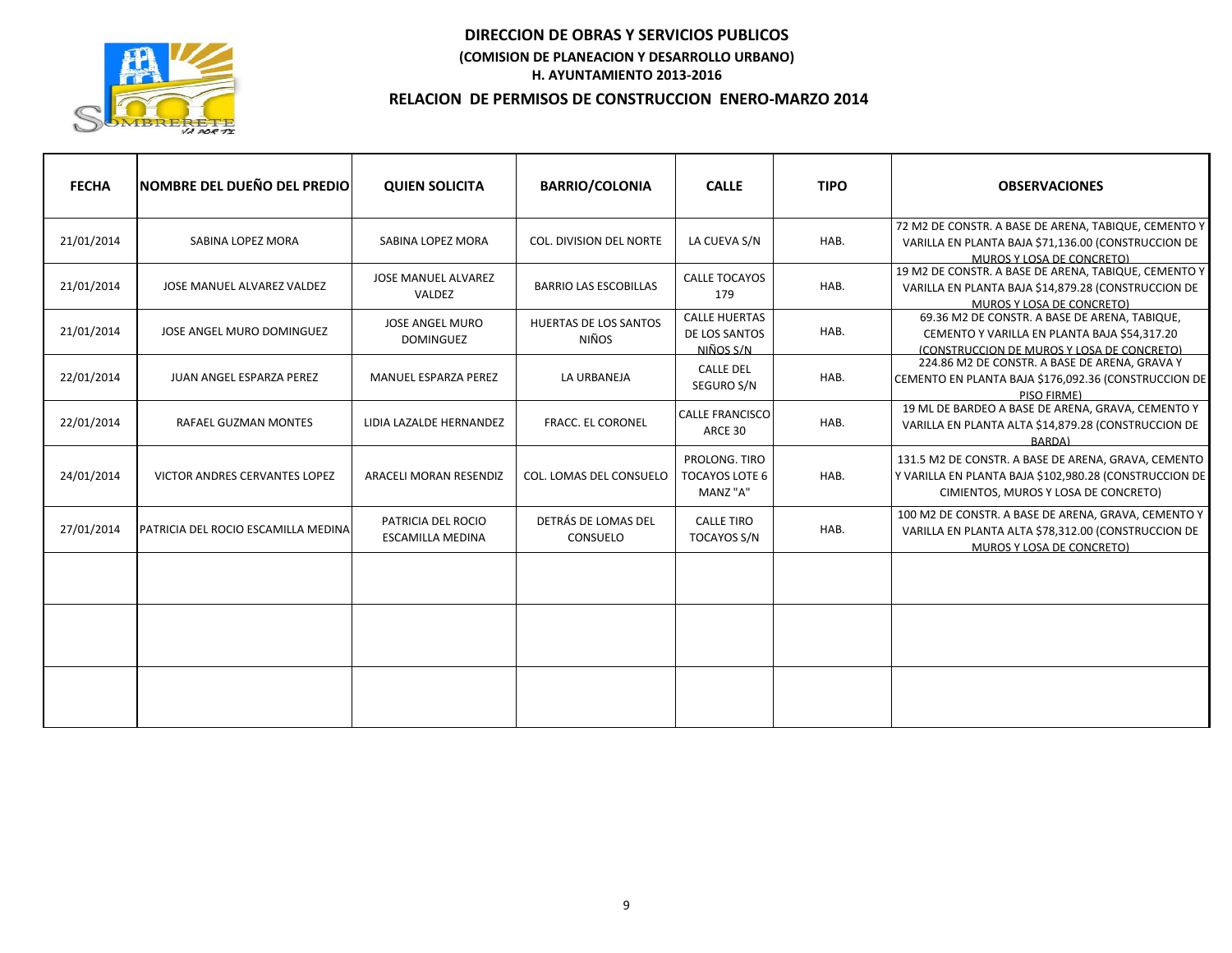

| <b>FECHA</b> | <b>NOMBRE DEL DUEÑO DEL PREDIO</b>  | <b>QUIEN SOLICITA</b>                         | <b>BARRIO/COLONIA</b>         | <b>CALLE</b>                              | <b>TIPO</b>    | <b>OBSERVACIONES</b>                                                                                                                                                  |  |  |
|--------------|-------------------------------------|-----------------------------------------------|-------------------------------|-------------------------------------------|----------------|-----------------------------------------------------------------------------------------------------------------------------------------------------------------------|--|--|
| FEBRERO 2014 |                                     |                                               |                               |                                           |                |                                                                                                                                                                       |  |  |
| 05/02/2014   | JESUS AYALA ESQUIVEL                | JESUS AYALA ESQUIVEL                          | <b>BARRIO LAS ESCOBILLAS</b>  | CALLE CAMINO A<br>TOCAYOS 132             | HAB.           | 40.608 M2 DE CONSTR. A BASE DE ARENA, GRAVA,<br>CEMENTO, VARILLA Y TABIQUE EN PLANTA ALTA \$31,800.94<br>(CONSTRUCCION DE MUROS Y LOSA DE CONCRETO)                   |  |  |
| 05/02/2014   | FRANCISCO RAMON AGUILERA LAZALDE    | <b>FRANCISCO RAMON AGUILERA</b><br>LAZALDE    | <b>BARRIO LAS PLAYAS</b>      | <b>CALLE LAS PLAYAS</b><br>10             | HAB.           | 130 M2 DE CONSTR. A BASE DE ARENA, GRAVA. CEMENTO,<br>VARILLA Y TABIQUE EN PLANTA ALTA \$128,440.00<br>(CONSTRUCCION DE MUROS Y LOSA DE CONCRETO)                     |  |  |
| 07/02/2014   | SONIA ESTELA ROMAN HIDALGO          | <b>MARIA DOLORES ROMERO</b><br>CASTREJON      | <b>COLONIA LA PERLA</b>       | AVE.<br><b>TECNOLOGICO</b><br>S/N         | COM Y SERV.    | 319 M2 DE CONSTR. A BASE DE ARENA, GRAVA, CEMENTO<br>VARILLA Y TABIQUE EN PLANTA BAJA \$315,172.00<br>(CONSTRUCCION DE MUROS Y LOSA DE CONCRETO)                      |  |  |
| 13/02/2014   | JOSE ALFREDO BECERRA MONTES         | JOSE ALFREDO BECERRA<br><b>MONTES</b>         | COL. LA CONCORDIA             | CALLE<br><b>BETANCOURT L7-</b><br>M3      | HAB.           | 171.08 M2 DE CONSTR. A BASE DE ARENA, GRAVA,<br>CEMENTO, VARILLA Y TABIQUE EN PLANTA BAJA \$133,976.17<br>(CONSTRUCCION DE CASA HABITACION)                           |  |  |
| 13/02/2014   | <b>MANUEL EDGARDO FRAIRE FLORES</b> | MANUEL EDGARDO FRAIRE<br><b>FLORES</b>        | <b>COLONIA CENTRO</b>         | <b>CALLE PROGRESO</b><br>121              | SERV.          | 179.13 M2 DE CONSTR. A BASE DE ARENA, GRAVA,<br>CEMENTO, VARILLA Y TABIQUE EN PLANTA BAJA \$326,575.49<br>(CONSTRUCCION DE BODEGA)                                    |  |  |
| 13/02/2014   | EVANGELINA SIERRA AMADOR            | <b>GERARDO RAMIREZ</b>                        | <b>COLONIA LA PERLA</b>       | AVE.<br><b>TECNOLOGICO 73</b>             | HAB.           | 96 M2 DE CONSTR. A BASE DE ARENA, GRAVA, CEMENTO,<br>VARILLA Y TABIQUE EN PLANTA BAJA \$75,179.52<br>(CONSTRUCCION DE MUROS Y LOSA DE CONCRETO)                       |  |  |
| 14/02/2014   | PATRICIA SORIANO SOLIS              | <b>PATRICIA SORIANO SOLIS</b>                 | <b>COL. CENTRO</b>            | <b>CALLE MIGUEL</b><br><b>AUZA 122-B</b>  | HAB.           | 24 M2 DE CONSTR. A BASE DE LADRILLO, MORTERO, ARENA Y<br>CEMENTO EN PLANTA BAJA \$43,754.88 (MODIFICACION DE<br><b>FACHADA)</b>                                       |  |  |
| 14/02/2014   | ARMANDO FERNANDEZ MARTINEZ          | ARMANDO FERNANDEZ<br>MARTINEZ                 | <b>BARRIO LA CARIDAD</b>      | <b>CALLE BENITO</b><br>JUAREZ 11          | SERV.          | 202.65 M2 DE CONSTR. A BASE DE ARENA, GRAVA,<br>CEMENTO, VARILLA Y LADRILLO EN PLANTA BAJA<br>\$369,455.27 (CONSTRUCCION DE BODEGA PARA SERVICIOS)                    |  |  |
| 18/02/2014   | LIDIA DOMINGUEZ HAROS               | LIDIA DOMINGUEZ HAROS                         | COL. SOMBRERETILLO            | <b>CALLE FLOR DE</b><br><b>CORPUS 8</b>   | HAB.           | 60 M2 DE CONSTR. A BASE DE ARENA, GRAVA, CEMENTO,<br>VARILLA Y TABIQUE EN PLANTA BAJA \$46,987.20<br>(CONSTRUCCION DE CASA HABITACION)                                |  |  |
| 19/02/2014   | AMADEO ESCOBEDO QUINTERO            | <b>ANTONIO PEREZ</b><br><b>MONTELONGO</b>     | <b>BARRIO LA SANTIAGA</b>     | <b>CALLE PLUTARCO</b><br>ELIAS CALLES 126 | HAB.           | 23 ML DE BARDEO A BASE DE ARENA, GRAVA, CEMENTO,<br>VARILLA Y TABIQUE EN PLANTA BAJA, \$18,011.76<br>(CONSTRUCCION DE BARDA PERIMETRAL)                               |  |  |
| 19/02/2014   | JORGE LUIS SAUCEDO RODRIGUEZ        | <b>JORGE LUIS SAUCEDO</b><br><b>RODRIGUEZ</b> | <b>COLONIA DEL VALLE</b>      | CALLE LOS<br><b>ROBLES 17</b>             | HAB.           | 48 M2 DE CONSTR. A BASE DE ARENA, GRAVA, CEMENTO,<br>VARILLA Y TABIQUE EN PLANTA BAJA \$37,589.76<br>(CONSTRUCCION DE SALA Y COMEDOR)                                 |  |  |
| 19/02/2014   | LUIS ANDRADE ANDRADE                | LETICIA MINJAREZ ESQUIVEL                     | <b>FRACC. HUERTAS GRANDES</b> | <b>CALLE CRISTO REY</b><br>12             | HAB.           | 106 M2 DE CONSTR. A BASE DE ARENA, GRAVA, CEMENTO,<br>VARILLA Y TABIQUE EN PLANTA BAJA Y ALTA \$104,728.00 (28<br>M2 PLANTA BAJA Y 78 M2 PLANTA ALTA) CASA HABITACION |  |  |
| 20/02/2014   | MUNICIPIO DE SOMBRERETE             | ING. CARLOS FIGUEROA M.                       | <b>COL. LOPEZ MATEOS</b>      | <b>CALLE SUTSEMOP</b>                     | <b>DEPORTE</b> | EMPASTADO DE CAMPO OLVERA                                                                                                                                             |  |  |